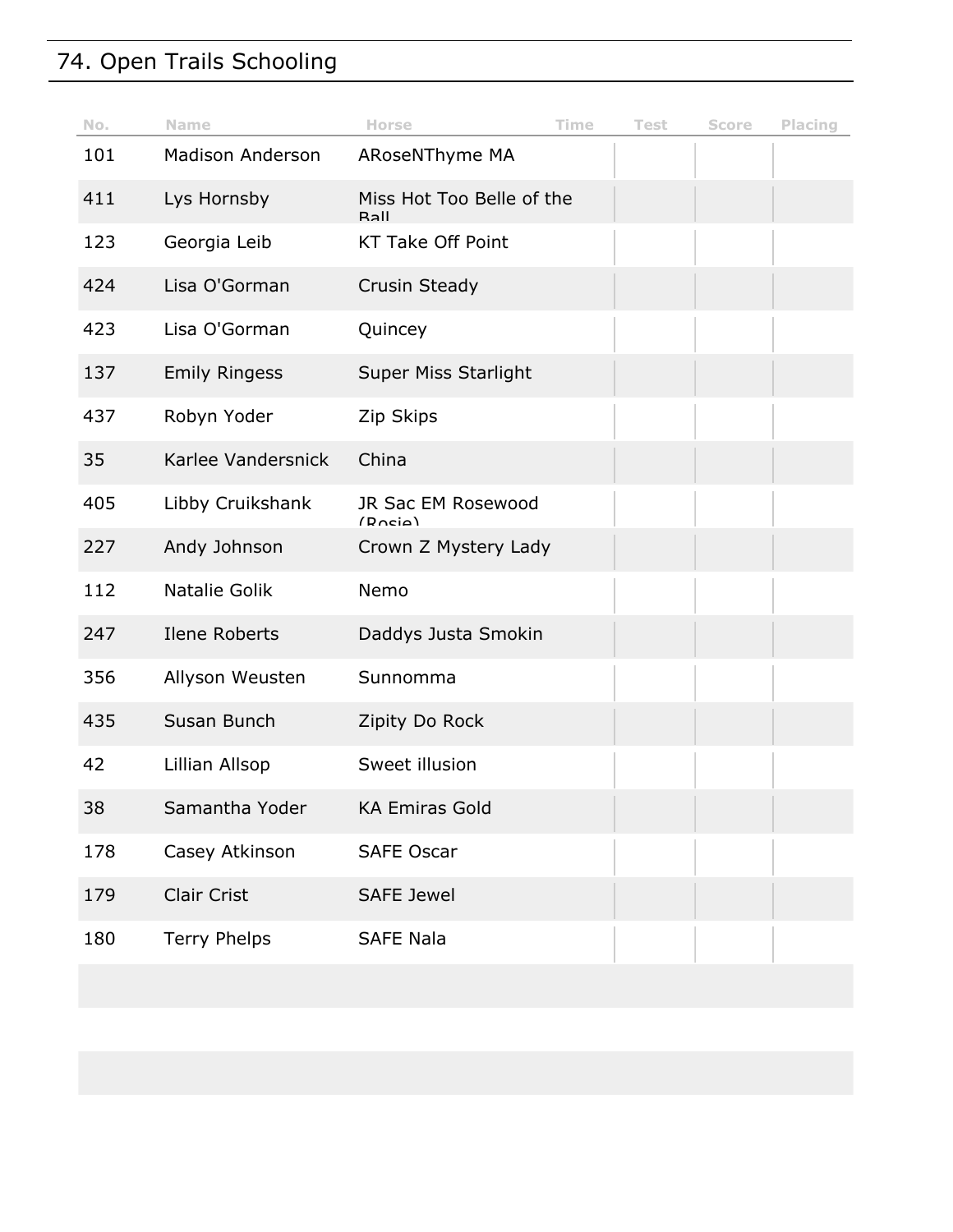# 75. Trails, Mounted, Walk Only

| No. | Name                              | Horse                         | Time | <b>Test</b> | Score | Placing        |
|-----|-----------------------------------|-------------------------------|------|-------------|-------|----------------|
| 31  | Sophie Schaffert                  | <b>Redwings Victory</b>       |      |             | 79.5  | $\mathbf{1}$   |
| 423 | Lisa O'Gorman                     | Quincey                       |      |             | 78.5  | $\overline{2}$ |
| 38  | Samantha Yoder                    | <b>KA Emiras Gold</b>         |      |             | 78.5  | 3              |
| 231 | Makayla Kitto                     | My Silhouette                 |      |             | 77    | $\overline{4}$ |
| 247 | Ilene Roberts                     | Daddys Justa Smokin           |      |             | 77    | 5              |
| 42  | Lillian Allsop                    | Sweet illusion                |      |             | 76.5  |                |
| 180 | <b>Terry Phelps</b>               | <b>SAFE Nala</b>              |      |             | 76.5  |                |
| 184 | Sydni Koehler                     | Satin Poco Chexolena          |      |             | 76    |                |
| 29  | Sian Romero                       | Sweet Illusion                |      |             | 75.5  |                |
| 437 | Robyn Yoder                       | Zip Skips                     |      |             | 75    |                |
| 222 | Elizabeth Hart                    | Sundown                       |      |             | 75    |                |
| 137 | <b>Emily Ringess</b>              | <b>Super Miss Starlight</b>   |      |             | 74    |                |
| 215 | Shelby Finlay                     | Hurry Miss Scurry             |      |             | 73    |                |
| 123 | Georgia Leib                      | <b>KT Take Off Point</b>      |      |             | 71    |                |
| 118 | Emma Haskin                       | Mr Chubby Chuckles            |      |             | 69.5  |                |
| 216 | Kolton Ford                       | <b>Swiss</b>                  |      |             | 68    |                |
| 179 | Clair Crist                       | <b>SAFE Jewel</b>             |      |             | 67    |                |
| 424 | Lisa O'Gorman                     | Crusin Steady                 |      |             | 65.5  |                |
| 405 | Libby Cruikshank                  | JR Sac EM Rosewood<br>(Dncia) |      |             | 64    |                |
| 225 | Dailee Howard                     | Hurry Miss Scurry             |      |             | 64    |                |
| 358 | McKenna Woodworth Story Behind It |                               |      |             | 62.5  |                |
| 35  | Karlee Vandersnick                | China                         |      |             | 61.5  |                |
| 178 | Casey Atkinson                    | <b>SAFE Oscar</b>             |      |             | 57.5  |                |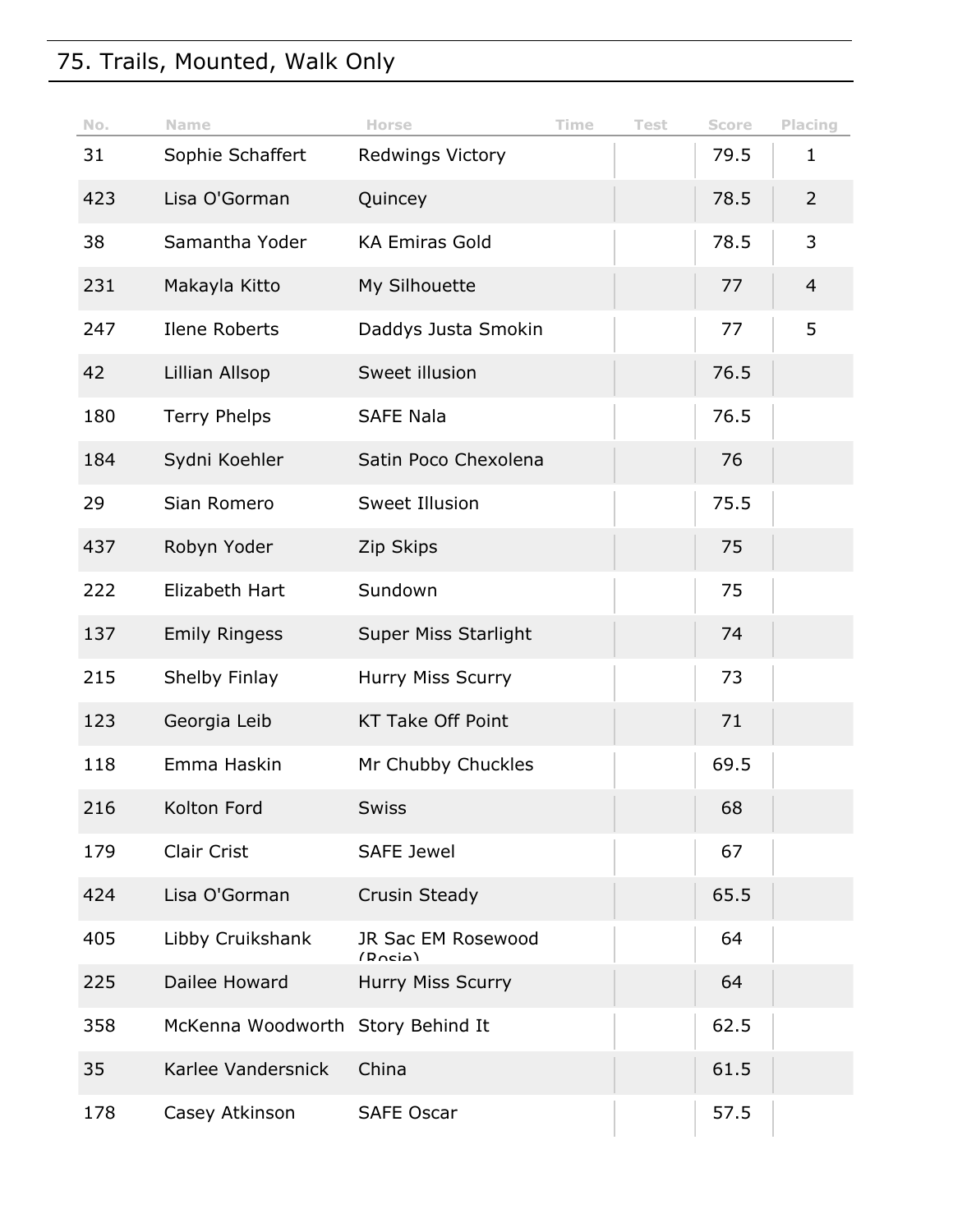# 76. Trails, Mounted, Walk Trot

| No. | <b>Name</b>                       | Horse                                | Time | <b>Test</b> | Score | Placing        |
|-----|-----------------------------------|--------------------------------------|------|-------------|-------|----------------|
| 126 | Kylie Medina                      | Kiah                                 |      |             | dq    |                |
| 38  | Samantha Yoder                    | <b>KA Emiras Gold</b>                |      |             | 80.5  | $\mathbf{1}$   |
| 217 | Amy Foster                        | Justin                               |      |             | 77.5  | 2              |
| 183 | Courtney Wolff                    | Zip Skips                            |      |             | 77    | 3              |
| 362 | April Hardeman                    | Brenna's Dixie King                  |      |             | 76    | $\overline{4}$ |
| 211 | Sabrina Duncan                    | Coconut                              |      |             | 74    | 5              |
| 140 | Cyarah Sell                       | Mr. Black Magic                      |      |             | 73.5  |                |
| 423 | Lisa O'Gorman                     | Quincey                              |      |             | 73    |                |
| 239 | Melinda Merryman                  | Summer Chaos                         |      |             | 73    |                |
| 108 | Sage Elsea                        | Cashing In For Gold                  |      |             | 72    |                |
| 30  | Savannah Rowe                     | Tyler                                |      |             | 70.5  |                |
| 148 | Vanora Washburn                   | <b>FRC Genuine Memory</b>            |      |             | 70.5  |                |
| 424 | Lisa O'Gorman                     | Crusin Steady                        |      |             | 70    |                |
| 411 | Lys Hornsby                       | Miss Hot Too Belle of the<br>$R2$ II |      |             | 69.5  |                |
| 123 | Georgia Leib                      | <b>KT Take Off Point</b>             |      |             | 69.5  |                |
| 247 | Ilene Roberts                     | Daddys Justa Smokin                  |      |             | 68    |                |
| 356 | Allyson Weusten                   | Sunnomma                             |      |             | 67    |                |
| 358 | McKenna Woodworth Story Behind It |                                      |      |             | 66.5  |                |
| 117 | Kaisa Hannibal                    | Artful Ivan                          |      |             | 61    |                |
| 355 | Heidi Wennerlind                  | Captain America                      |      |             | 60.5  |                |
| 209 | Amber Curran                      | Hada Princess Kate                   |      |             | 56.5  |                |
| 36  | <b>Emily Vandersnick</b>          | China                                |      |             | 52    |                |
| 439 | Bev Wennerlind                    | Ruby                                 |      |             | 48.5  |                |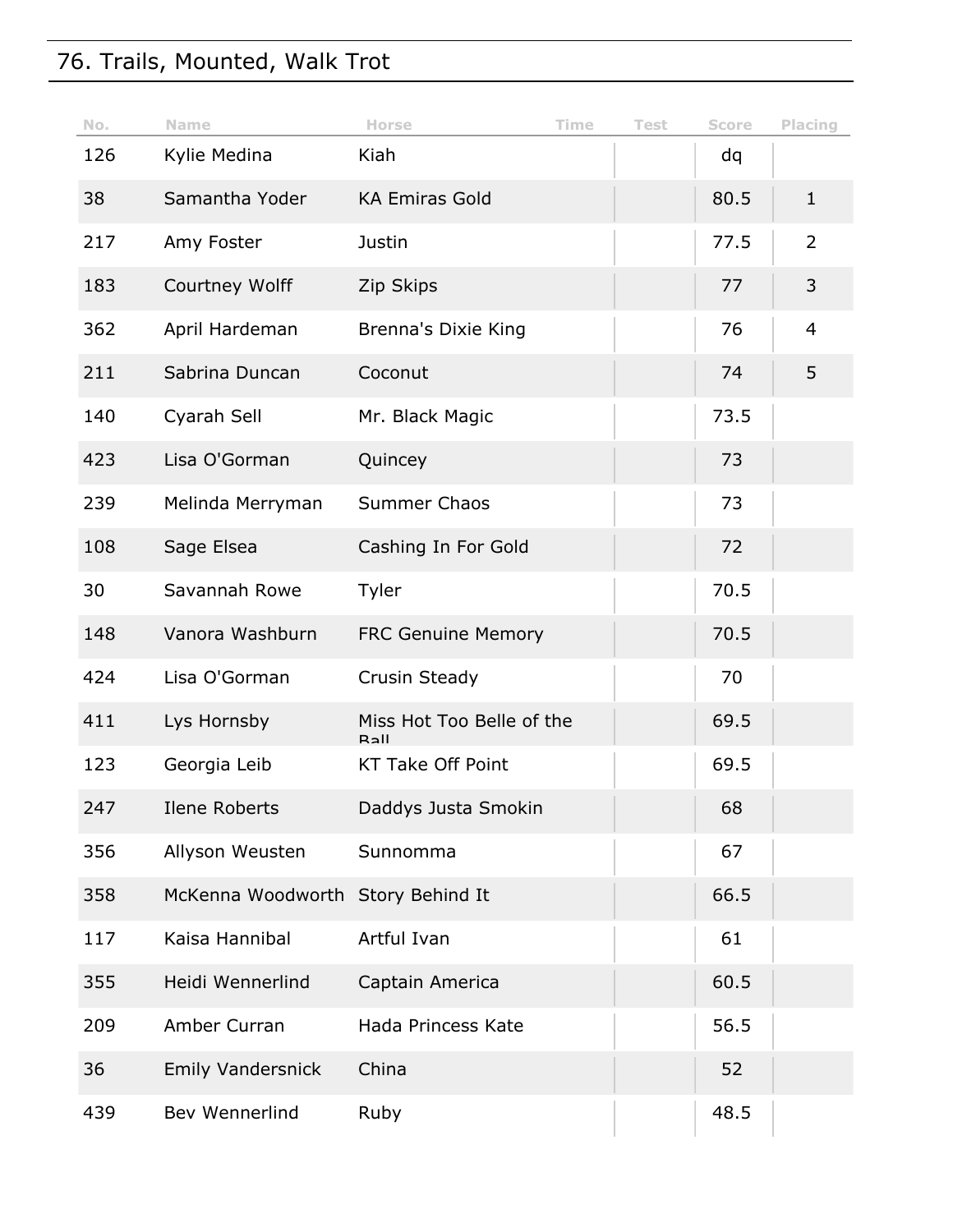# 77. Trails, Mounted, Walk Trot Canter

| No. | <b>Name</b>                       | <b>Horse</b>          | Time | <b>Test</b> | <b>Score</b> | Placing        |
|-----|-----------------------------------|-----------------------|------|-------------|--------------|----------------|
| 354 | Sarah Wardell                     | Zippas Chippen Tiger  |      |             | 72.5         | $\mathbf 1$    |
| 352 | Kristina Vandersnick              | China                 |      |             | 71           | $\overline{2}$ |
| 102 | Isabel Ast                        | Lucy                  |      |             | 64           | 3              |
| 435 | Susan Bunch                       | Zipity Do Rock        |      |             | 64           | 4              |
| 25  | Mya McKee                         | Sunspots Diamond Doll |      |             | 60.5         | 5              |
| 129 | <b>Shelby Nelson</b>              | <b>Puzzle Pieces</b>  |      |             | 60           |                |
| 23  | Alexandria Howard                 | <b>MLC Millennium</b> |      |             |              |                |
| 134 | <b>Mallory Phillips</b>           | George                |      |             |              |                |
| 17  | Phoebe Ebel                       | S.H. Just Cause       |      |             |              |                |
| 358 | McKenna Woodworth Story Behind It |                       |      |             |              |                |
| 126 | Kylie Medina                      | Kiah                  |      |             |              |                |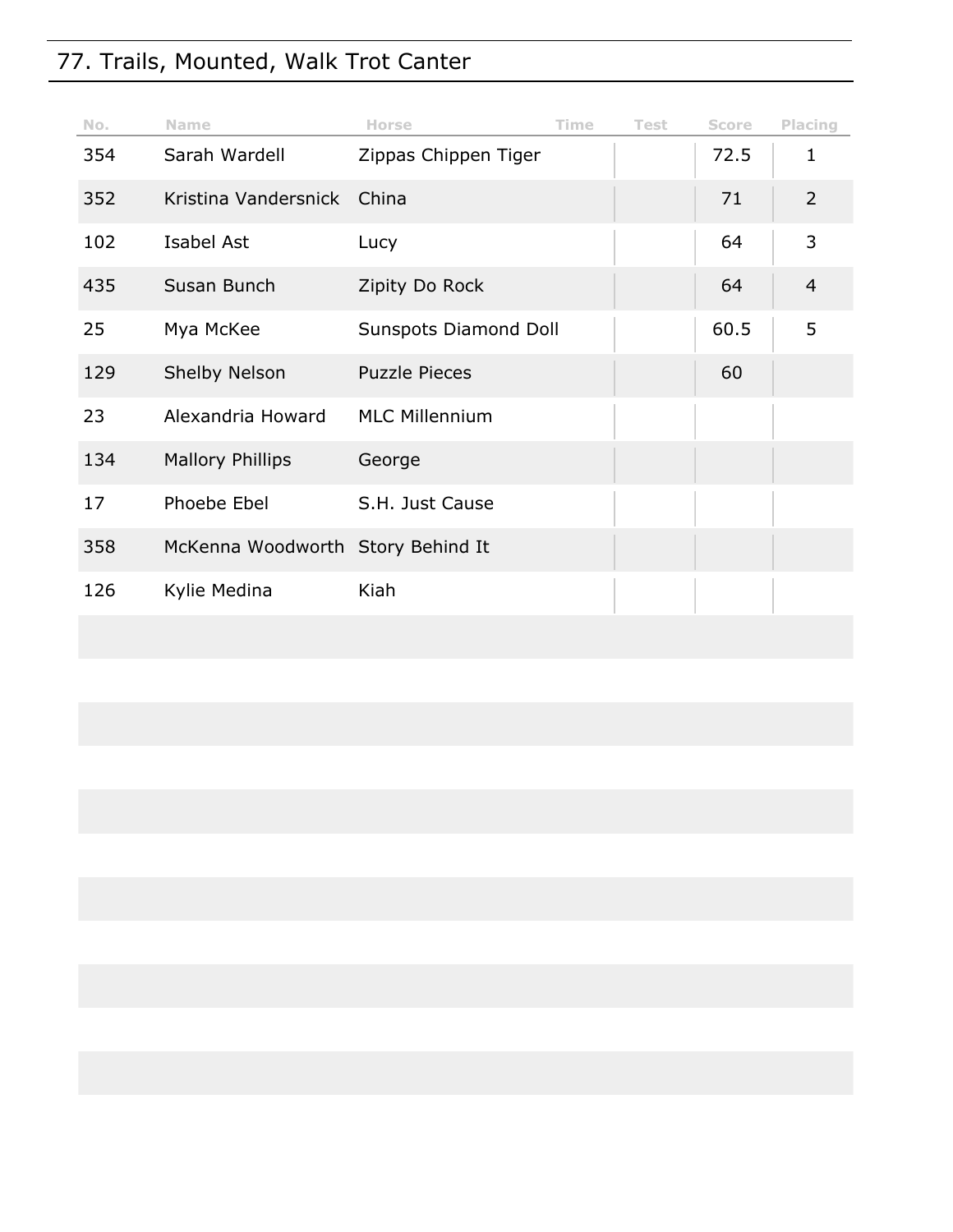# 78. Trails, In Hand

| No. | Name                 | Horse                      | Time | <b>Test</b> | Score | Placing        |
|-----|----------------------|----------------------------|------|-------------|-------|----------------|
| 143 | Maia Smith           | <b>Breaking Cayman</b>     |      |             | 81    | $\mathbf 1$    |
| 180 | <b>Terry Phelps</b>  | <b>SAFE Nala</b>           |      |             | 80.5  | $\overline{2}$ |
| 179 | <b>Clair Crist</b>   | <b>SAFE Jewel</b>          |      |             | 80    | 3              |
| 362 | April Hardeman       | <b>Brenna's Dixie King</b> |      |             | 79    | $\overline{4}$ |
| 139 | Lani Salisbury       | Whisper                    |      |             | 78.5  |                |
| 31  | Sophie Schaffert     | <b>Redwings Victory</b>    |      |             | 78.5  | 5              |
| 205 | Kaci Cluzel          | Totem                      |      |             | 78    |                |
| 423 | Lisa O'Gorman        | Quincey                    |      |             | 75.5  |                |
| 123 | Georgia Leib         | <b>KT Take Off Point</b>   |      |             | 74.5  |                |
| 11  | Eryn Anderson        | Cognac                     |      |             | 74.5  |                |
| 425 | Jeannette Parrett    | Coconut Macaroon           |      |             | 74    |                |
| 424 | Lisa O'Gorman        | Crusin Steady              |      |             | 72    |                |
| 420 | <b>Barb Manning</b>  | <b>Elvis</b>               |      |             | 71    |                |
| 363 | <b>Maddy DeMaris</b> | Sundown                    |      |             | 68    |                |
| 109 | Nicole Gallagher     | <b>Audacious Amore</b>     |      |             | 59.5  |                |
| 209 | Amber Curran         | Hada Princess Kate         |      |             |       |                |
| 114 | Hannah Guillien      | <b>Dutchess of Tapps</b>   |      |             |       |                |
| 17  | Phoebe Ebel          | S.H. Just Cause            |      |             |       |                |
| 44  | Lillian Rodabaugh    | Prince                     |      |             |       |                |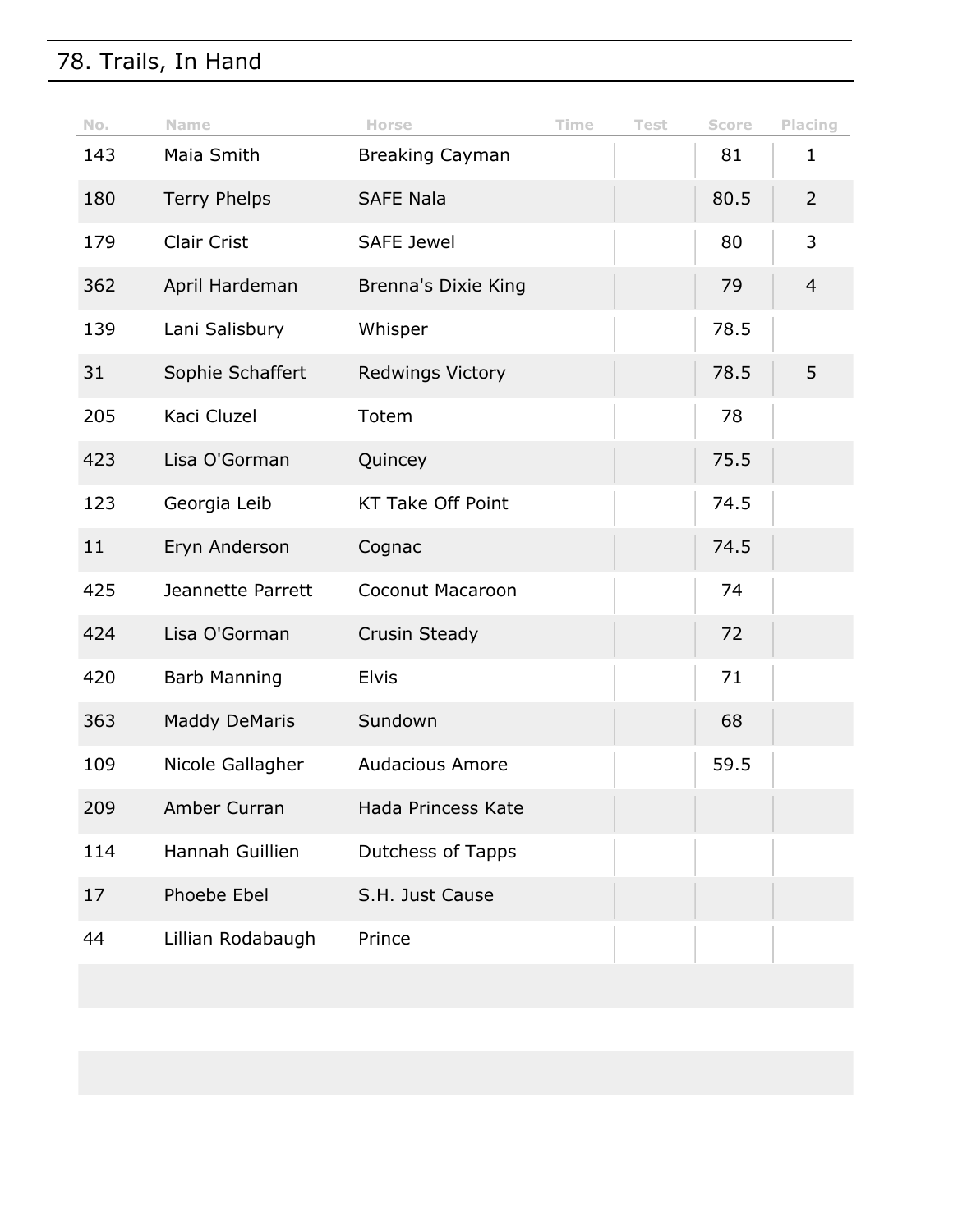# 79. Trails, Leadline

| No. | <b>Name</b>       | <b>Horse</b> | Time | Test | <b>Score</b> | Placing |
|-----|-------------------|--------------|------|------|--------------|---------|
| 37  | Joey Yoder        | Zip Skips    |      |      | 77.5         |         |
| 44  | Lillian Rodabaugh | Prince       |      |      | 72.5         |         |
| 41  | Annie Munya       | <b>Bella</b> |      |      | 56.5         |         |